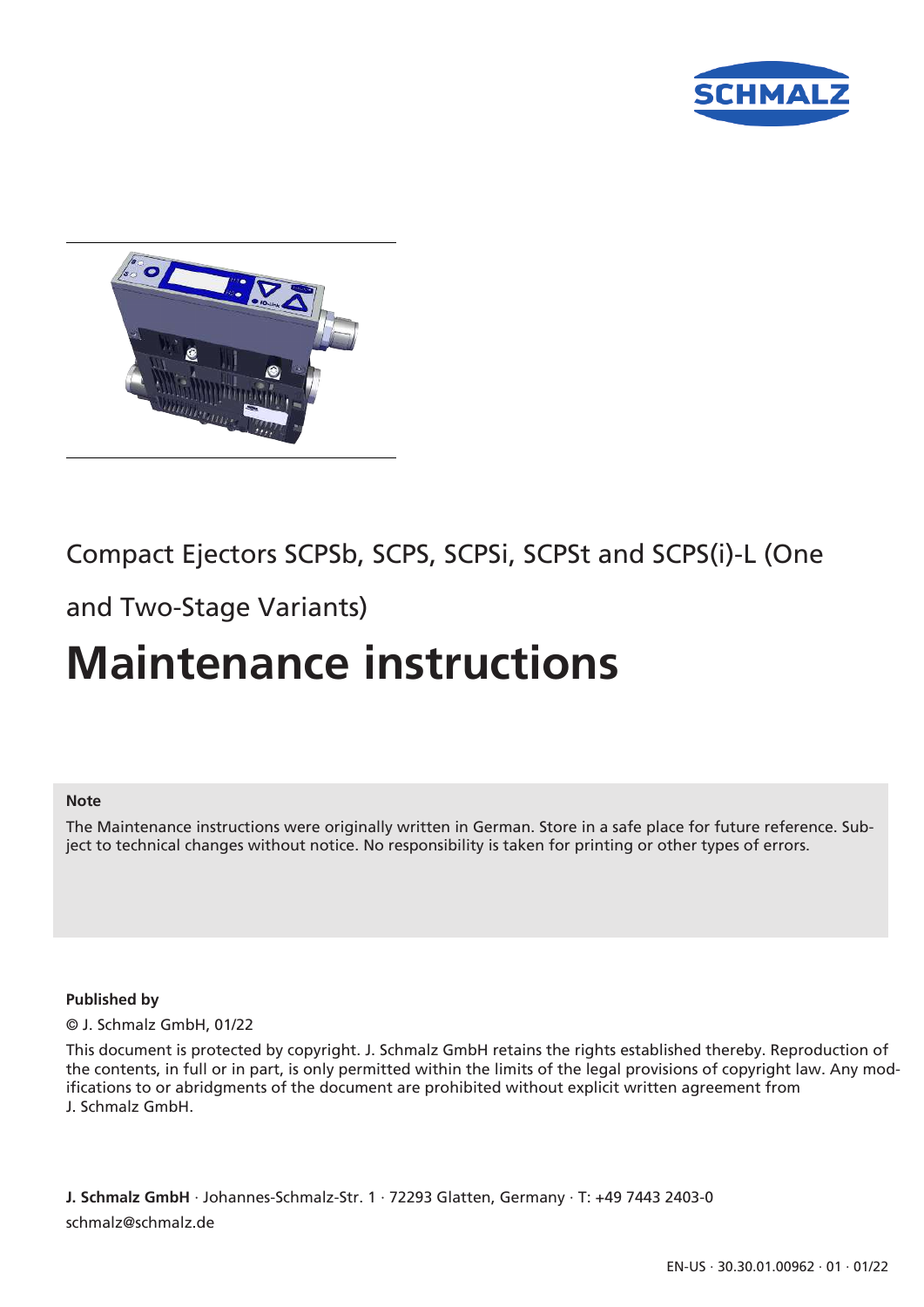# **Contents**

| 1.1 |  |  |  |
|-----|--|--|--|
| 1.2 |  |  |  |
| 1.3 |  |  |  |
| 1.4 |  |  |  |
| 1.5 |  |  |  |
|     |  |  |  |
| 2.1 |  |  |  |
| 2.2 |  |  |  |
| 2.3 |  |  |  |
| 2.4 |  |  |  |
| 2.5 |  |  |  |
| 2.6 |  |  |  |
|     |  |  |  |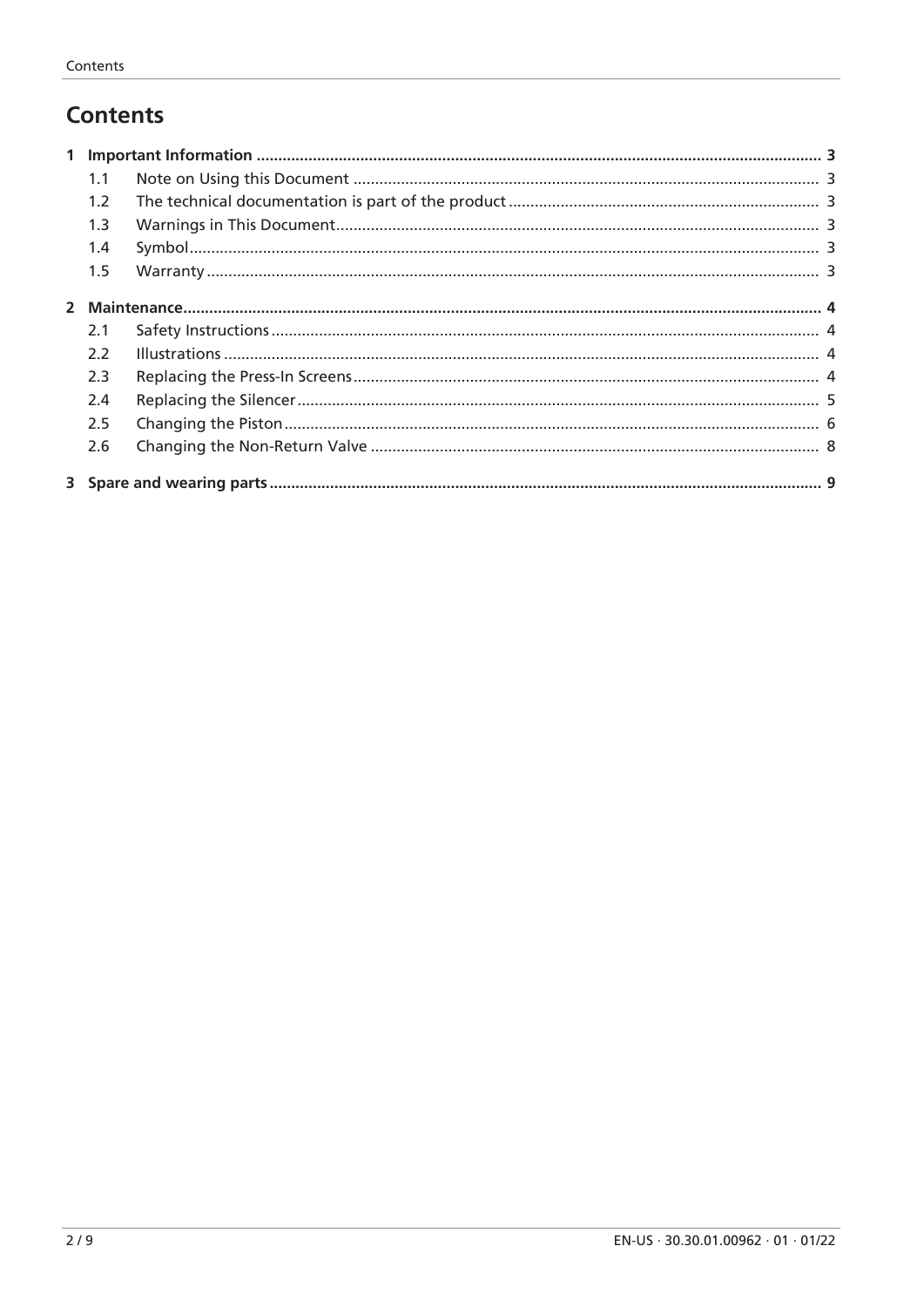# <span id="page-2-0"></span>**1 Important Information**

### <span id="page-2-1"></span>**1.1 Note on Using this Document**

J. Schmalz GmbH is generally referred to as Schmalz in these Maintenance instructions.

These Maintenance instructions contain important notes and information about the different operating phases of the product:

- Transport, storage, start of operations and decommissioning
- Safe operation, required maintenance, rectification of any faults

The Maintenance instructions describe the product at the time of delivery by Schmalz.

### <span id="page-2-2"></span>**1.2 The technical documentation is part of the product**

- 1. For problem-free and safe operation, follow the instructions in the documents.
- 2. Keep the technical documentation in close proximity to the product. The documentation must be accessible to personnel at all times.
- 3. Pass on the technical documentation to subsequent users.
- $\Rightarrow$  Failure to follow the instructions in these Maintenance instructions may result in injuries!
- $\Rightarrow$  Schmalz is not liable for damage or malfunctions that result from failure to heed these instructions.

If you still have questions after reading the technical documentation, contact Schmalz Service at:

www.schmalz.com/services

#### <span id="page-2-3"></span>**1.3 Warnings in This Document**

Warnings warn against hazards that may occur when handling the product. This document contains three levels of danger that you can recognize by the signal word.

| Signal word    | <b>Meaning</b>                                                                                 |
|----------------|------------------------------------------------------------------------------------------------|
| WARNING        | Indicates a medium-risk hazard that could result in death or serious injury if<br>not avoided. |
| <b>CAUTION</b> | Indicates a low-risk hazard that could result in minor or moderate injury if not<br>avoided.   |
| <b>NOTE</b>    | Indicates a danger that leads to property damage.                                              |

#### <span id="page-2-4"></span>**1.4 Symbol**



This symbol indicates useful and important information.

- $\checkmark$  This symbol represents a prerequisite that must be met prior to an operational step.
- $\triangleright$  This symbol represents an action to be performed.
- $\Rightarrow$  This symbol represents the result of an action.

Actions that consist of more than one step are numbered:

- 1. First action to be performed.
- 2. Second action to be performed.

### <span id="page-2-5"></span>**1.5 Warranty**

#### **IMPORTANT!**

A warranty claim can only be accepted if the product has been installed and used in accordance with its corresponding operating and assembly instructions. In the case of inappropriate handling or use of force, any warranty and liability claims shall be void.

Damage and defects resulting from inadequate maintenance and cleaning, improper use, repair or attempted repair by unauthorized persons, as well as damage and defects resulting from alterations or modifications to the product and from replaced parts or materials that do not conform to the original specification are excluded from the warranty.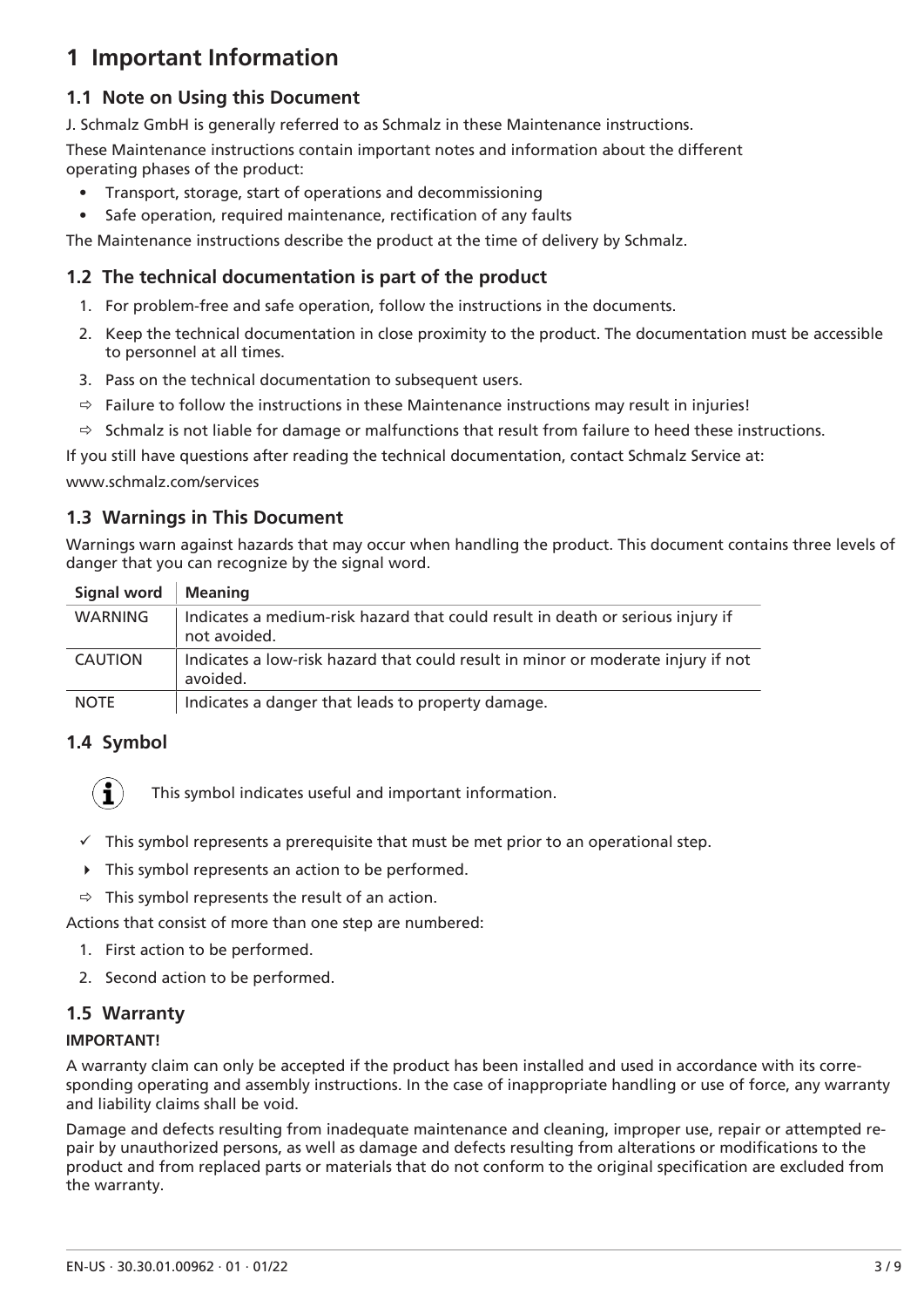

These instructions are intended as guidelines for customers replacing certain wearing parts. However, we generally recommend professional maintenance in the plant. This also includes a final test for proper function and a warranty extension of 6 months.

# <span id="page-3-0"></span>**2 Maintenance**

### <span id="page-3-1"></span>**2.1 Safety Instructions**

Maintenance work may only be carried out by qualified personnel.

4 Create atmospheric pressure in the ejector's compressed air circuit before working on the system!



# **WARNING**

**Failure to follow the instructions in these Maintenance instructions may result in injuries!**

▶ Read the Maintenance instructions carefully and observe the contents.



### **WARNING**

**Risk of injury due to incorrect maintenance or troubleshooting**

4 Check the proper functioning of the product, especially the safety features, after every maintenance or troubleshooting operation.



### **NOTE**

#### **Incorrect maintenance work**

Damage to the ejector!

- 4 Always switch off the supply voltage before carrying out maintenance work.
- ▶ Secure it so that it cannot be switched back on.
- $\triangleright$  The ejector must be operated only with a silencer and press-in screen(s).

### <span id="page-3-2"></span>**2.2 Illustrations**



The illustrations shown below may deviate from the customer's version because they serve as examples of different versions of the product.

### <span id="page-3-3"></span>**2.3 Replacing the Press-In Screens**

The **vacuum and compressed air connections** of the ejectors contain press-in screens in the **threaded** version. Dust, chippings and other solid materials may be deposited in the screens over time.

If there is a noticeable reduction in the performance of the ejectors, replace the filter screens (part no. 10.02.02.04404):

1. **NOTE! When removing the filter screen, do not damage the internal thread of the connector.** Remove the filter screens at connectors 1 and 2 using a screwdriver. Pierce filter screens to make them unusable!

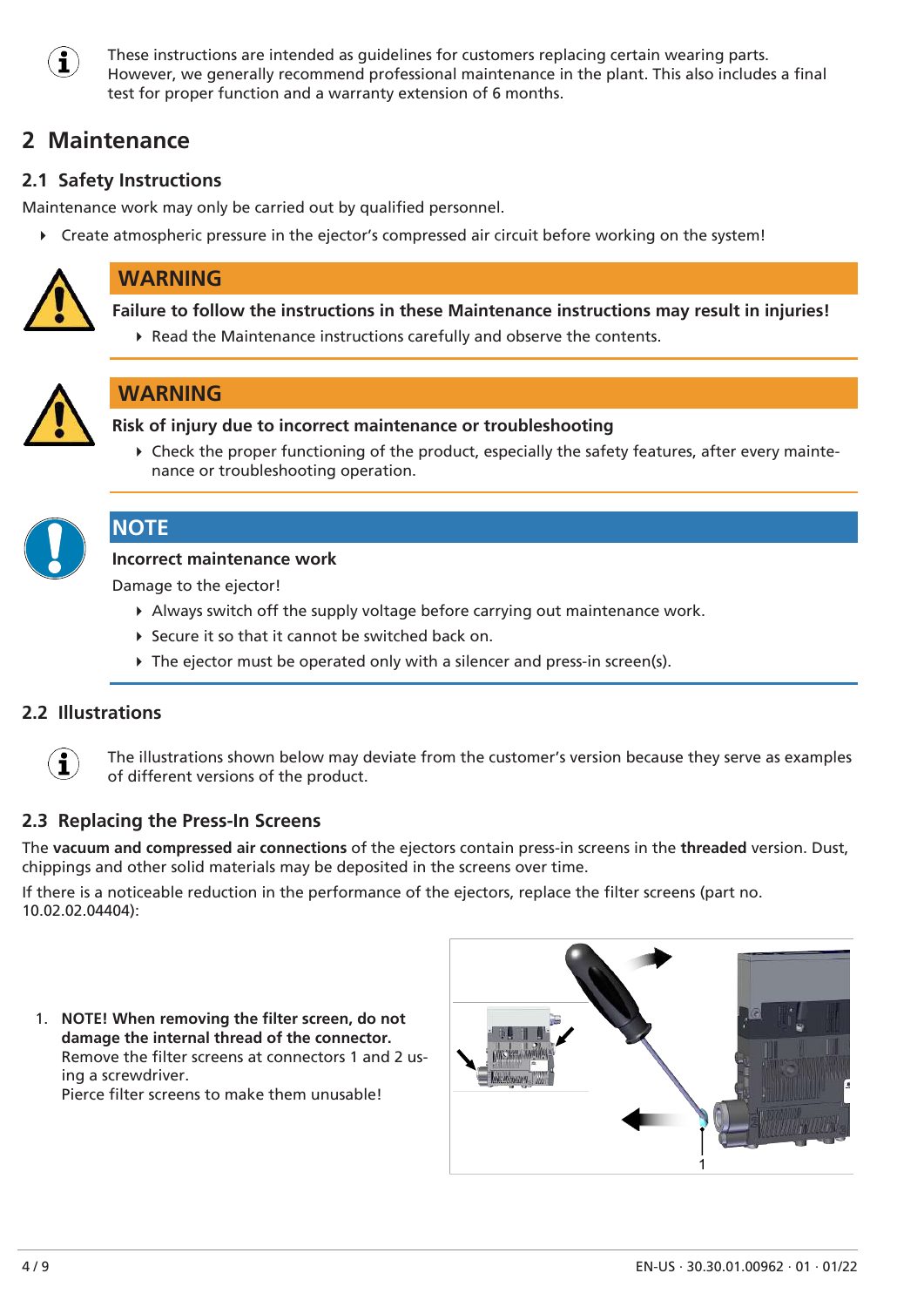2. Press in the new filter screens (1) as far as they will go using a suitable tool or mandrel.



### <span id="page-4-0"></span>**2.4 Replacing the Silencer**

Heavy infiltration of dust, oil, and so on, may contaminate the silencer (2) and reduce the suction capacity. Cleaning the silencer is not recommended due to the capillary effect of the porous material.

If the suction capacity decreases, replace the silencer (2):

1. Loosen and remove the fastening screws on the silencer (2).





2. Pull off the cover (3) and the silencer elements (4).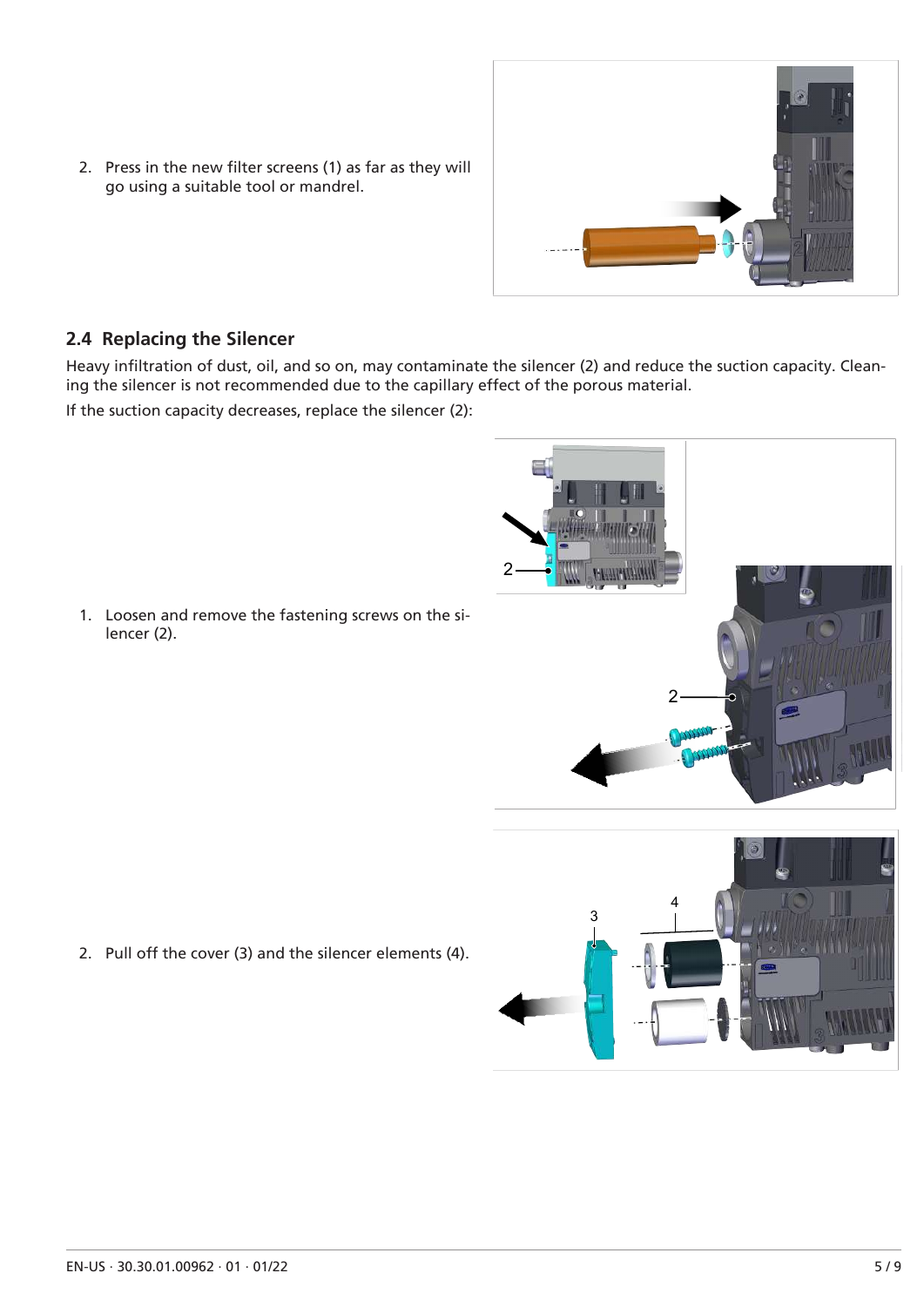3. The new silencer elements (4) a) 10.02.02.04141 Silencer insert Only with single-stage version: b) 25.03.02.00006 Perforated disk c) 10.07.08.00020 Sealing ring d) 10.02.02.04152 Slide the insulating plate into the ejector body  $\bullet$ . Put on the cover and fasten with two screws – tightening torque 0.7 Nm  $\bullet$ .



### <span id="page-5-0"></span>**2.5 Changing the Piston**

1. Loosen the four fastening screws on the plastic main body.





 $\boldsymbol{Q}$ 

2. Disconnect the vacuum module (1) from the control (2)  $\bullet$  and remove the compression springs and sealing  $\bullet$ Note the position and orientation of the sealing

and springs.

2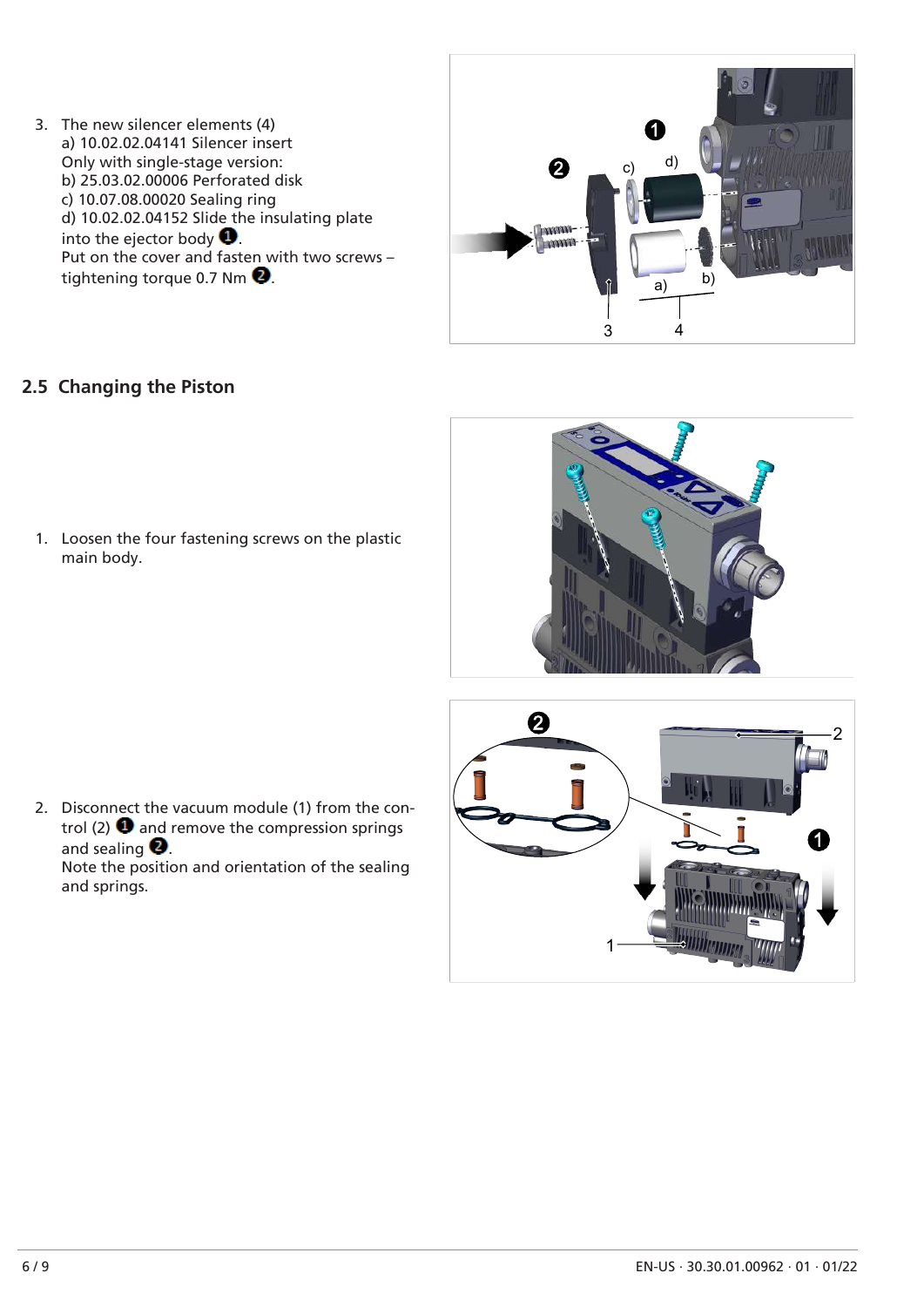3. Carefully lever the two plastic pistons out of the holes in the housing using a small screwdriver.



- 4. Clean the boreholes with a lint-free cloth.
- 5. Grease the piston seals of the new piston rods (f) and the guide bushes (1) with pneumatic grease  $\bullet$

Insert the piston rods (f) in the guide bushes (1) in the correct position  $\bullet$ .

f) Piston rod part no. 10.02.02.04075 To determine the amount of grease required, follow the instructions in the illustration.





6. Insert pressure springs and seals. g) Compression springs part no. 20.08.02.00375 i) Sealing washer part no. 10.02.02.04079 h) Sealing frame part no. 10.02.02.04007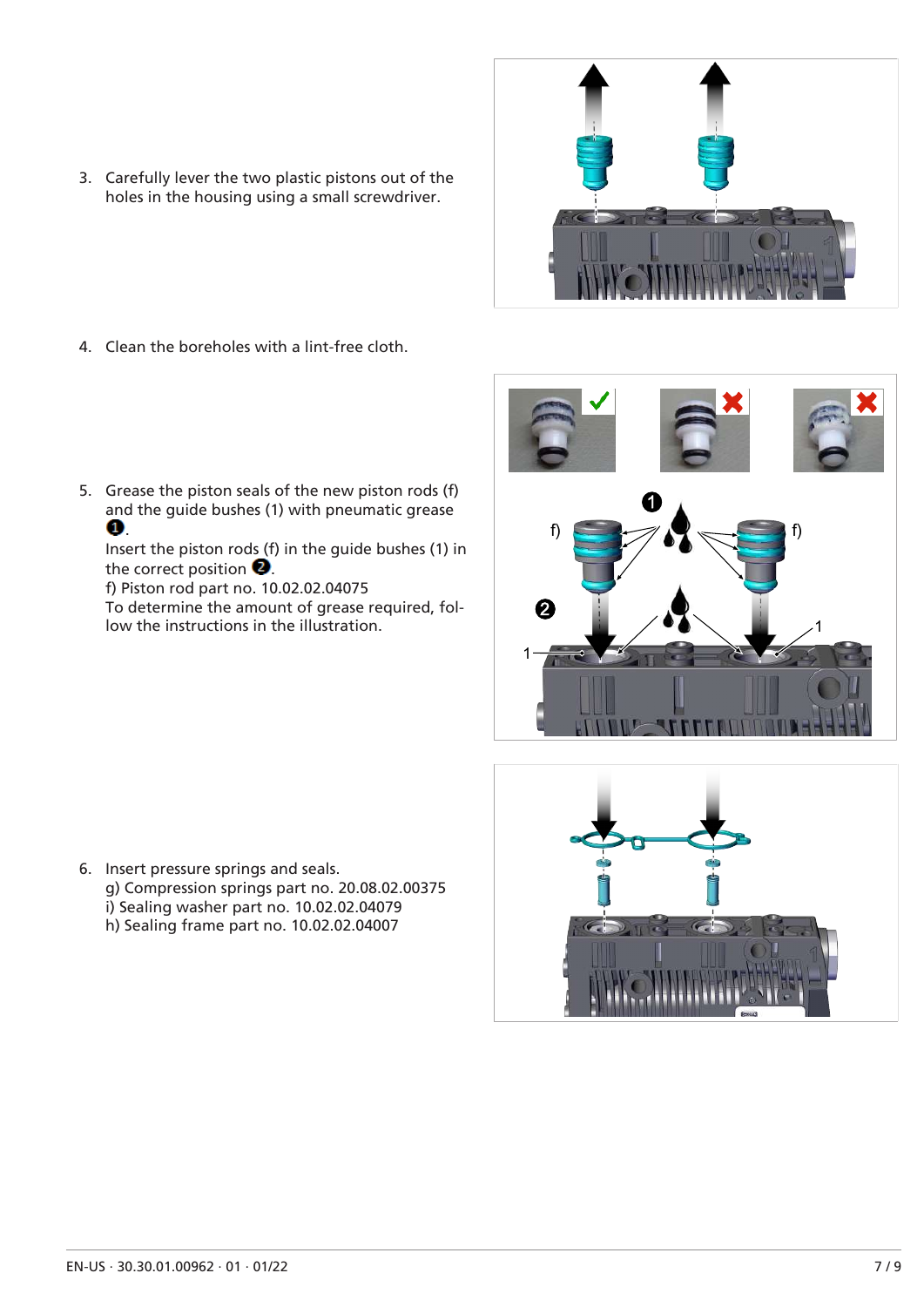- 7. Connect the vacuum module (1) and control (2) together  $\bullet$  and tighten the fastening screws with a tightening torque of 0.7 Nm  $\bullet$ .
- 1 1

2

2

- <span id="page-7-0"></span>**2.6 Changing the Non-Return Valve**
	- 1. Loosen the four fastening screws of the ejector module.



1 j k

k

j

2. Remove the ejector module (1) and remove the non-return valve or the valve flap and sealing.

3. Insert the new non-return valve or the new valve flap and sealing in the correct position. j) Valve flap part no. 10.02.02.04059 k) Sealing frame part no. 10.02.02.04006